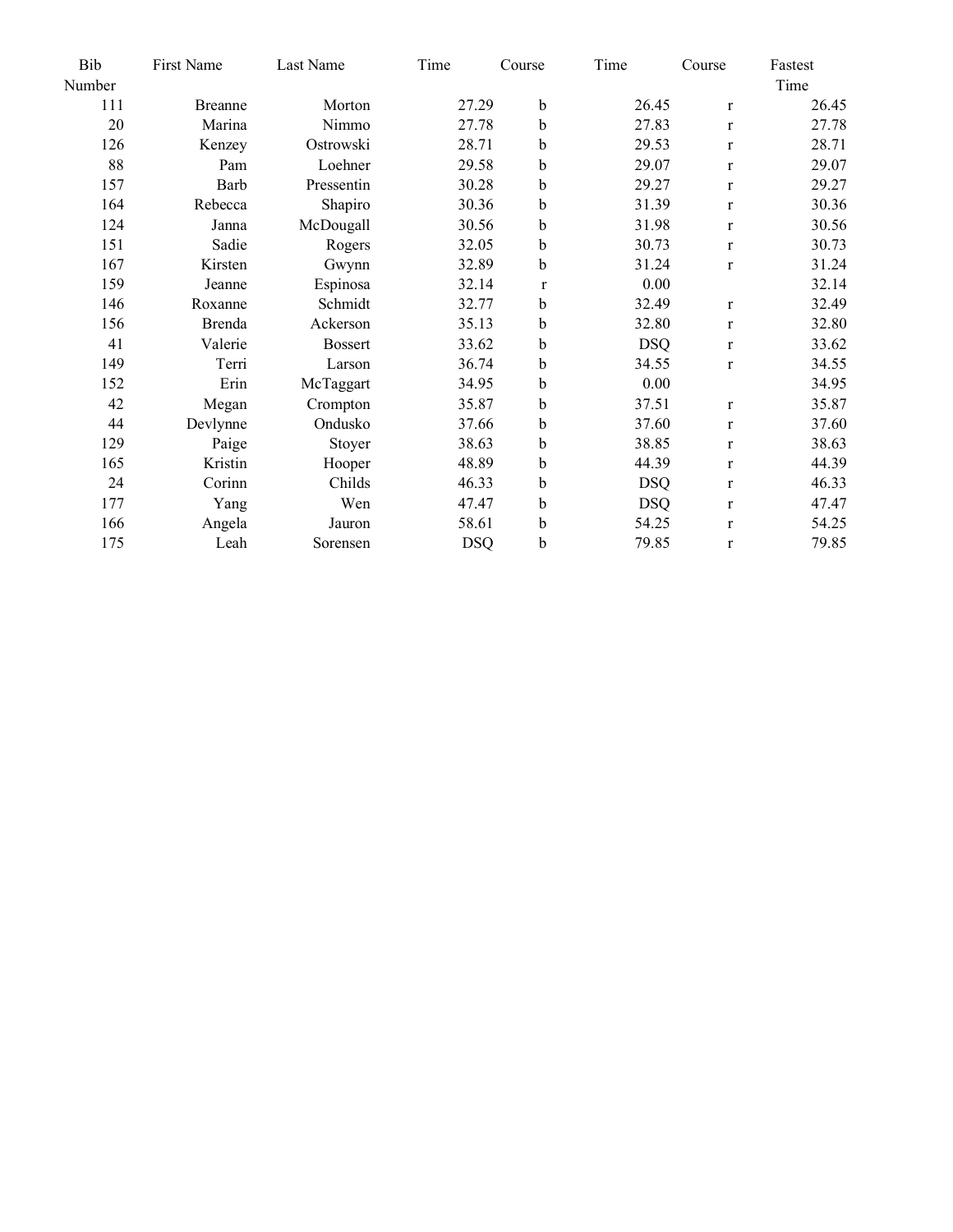| Number<br>Time<br>Sarich<br>23.98<br>112<br><b>Steve</b><br>24.45<br>b<br>23.98<br>$\bf r$<br>34<br>Christian<br>25.41<br>25.16<br>25.16<br>Bennett<br>b<br>$\mathbf{r}$<br>60<br>25.33<br>Dale<br>Parshall<br>25.72<br>25.33<br>b<br>$\mathbf r$<br>36<br>Whalen<br>28.30<br>b<br>25.35<br>25.35<br>James<br>$\mathbf{r}$<br>66<br>Dodd<br>$\mathbf b$<br>25.38<br>25.38<br>Peter<br>26.56<br>$\bf r$<br>$\mathbf b$<br>116<br>Kyle<br>Taylor<br>25.61<br>25.49<br>25.49<br>$\mathbf r$<br>58<br>26.22<br>$\mathbf b$<br>25.76<br>25.76<br>Paul<br>Soper<br>$\mathbf r$<br>170<br>Alan<br>28.31<br>b<br>26.51<br>26.51<br>Bean<br>$\mathbf r$<br>29<br>Miller<br>26.82<br>Adam<br>28.02<br>b<br>26.82<br>$\mathbf r$<br>26.90<br>26.90<br>86<br>Tyler<br>Malstrom<br>27.01<br>b<br>$\mathbf r$<br>32<br>26.98<br>b<br>26.98<br>Ryan<br>27.03<br>Rooper<br>$\mathbf{r}$<br>57<br>27.04<br>Hobart<br>27.11<br>b<br>27.04<br>Andy<br>$\mathbf r$<br>81<br>28.62<br>b<br>27.22<br>27.22<br>Jon<br>Brenna<br>$\mathbf r$<br>119<br>27.34<br>Loos<br>28.23<br>b<br>27.34<br>Sam<br>$\mathbf r$<br>59<br>Murphy<br>27.85<br>b<br>27.43<br>Andrew<br>27.43<br>$\mathbf r$<br>27.63<br>80<br>b<br>27.63<br>Gunderson<br>27.96<br>Gary<br>$\mathbf r$<br>25<br>Kieffer<br>Tarbell<br>27.92<br>b<br>27.64<br>27.64<br>$\mathbf{r}$<br>158<br>Alexander<br>28.27<br>b<br>27.64<br>27.64<br>Dano<br>$\mathbf{r}$<br>94<br>28.03<br>Peck<br>28.33<br>b<br>28.03<br>Jason<br>$\mathbf{r}$<br>Crawford<br>28.18<br>121<br>29.17<br>$\mathbf b$<br>28.18<br>Mark<br>$\mathbf r$<br>$\mathbf b$<br>0.00<br>28.41<br>155<br>28.41<br>Paul<br>Lyshaug<br>28.55<br>64<br>29.45<br>$\mathbf b$<br>28.55<br>Parshall<br><b>Bruce</b><br>$\mathbf r$<br>28.99<br>16<br>Farzin<br>Ghezel<br>29.32<br>b<br>28.99<br>$\mathbf r$<br>141<br>Matthew<br>Schmidt<br>29.06<br>b<br>29.36<br>29.06<br>$\mathbf r$<br>29.49<br>110<br>Dennis<br>Dries<br>29.49<br>b<br>29.78<br>$\mathbf r$<br>David<br>Schmitz<br>29.67<br>29.67<br>140<br>30.34<br>b<br>$\mathbf{r}$<br>30.08<br>30.08<br>14<br>Conrad<br>30.99<br>b<br>Foord<br>$\mathbf r$<br>30<br>Daniel<br>b<br>30.18<br>30.18<br>Lane<br>31.58<br>$\mathbf r$<br>83<br>Hilliker<br>30.19<br>30.19<br>b<br>31.26<br>Steve<br>$\mathbf r$<br>130<br>30.24<br>b<br>30.73<br>30.24<br>Charles Joseph<br>Seaman<br>$\mathbf r$<br>67<br>Walker<br>30.36<br>Jack<br>30.84<br>b<br>30.36<br>$\mathbf r$<br>23<br><b>MIKE</b><br>LONG<br>30.81<br>31.34<br>30.81<br>b<br>$\mathbf r$<br>243<br>Jeff<br>b<br>31.08<br>31.08<br>Shuman<br>31.78<br>$\mathbf r$<br>161<br>Zach<br>Schroeder<br>32.81<br>31.15<br>b<br>31.15<br>$\mathbf r$<br>160<br><b>Brian</b><br>31.30<br>31.30<br>Young<br>31.82<br>b<br>$\mathbf r$<br>134<br>Christopher<br>31.84<br>32.21<br>b<br>31.84<br>Larson<br>$\mathbf r$<br>0.00<br>150<br>Peter<br>Bach<br>32.02<br>b<br>32.02<br>163<br>32.98<br>32.63<br>Matt<br>Zellers<br>32.63<br>b<br>$\bf r$<br>169<br>33.03<br>Kanda<br>33.03<br>b<br>35.08<br>Peter<br>$\mathbf r$<br>90<br>33.52<br>Ken<br>Loop<br>33.52<br>b<br>33.65<br>$\mathbf r$<br><b>Brian</b><br>Hutchins<br>180<br>34.93<br>b<br>33.69<br>33.69<br>$\mathbf r$<br>34.82<br>176<br>Johnson<br>34.16<br>b<br>34.16<br>Steve<br>$\bf r$<br>179<br>34.23<br>34.23<br>Kevin<br>Visscher<br>34.48<br>b<br>$\mathbf r$<br>34.29<br>34.29<br>171<br>Andy<br>36.08<br>b<br>Sorensen<br>$\mathbf r$<br>87<br>Kahler<br>Casey<br>35.52<br>b<br>35.04<br>35.04<br>$\mathbf r$<br>Sheldon<br>188<br>Jonathan<br>35.06<br>b<br>38.30<br>35.06<br>$\mathbf r$<br>Musil<br>242<br>Mario<br>37.43<br>b<br>35.43<br>35.43<br>$\mathbf r$<br>131<br>Michael<br>35.75<br>b<br><b>DNF</b><br>35.75<br>Zevely<br>$\mathbf r$<br>Rains<br>35.85<br>35.85<br>115<br>Derek<br>37.92<br>b<br>$\mathbf r$<br>$0.00\,$<br>39.07<br>114<br>David<br>Maynard<br>39.07<br>b<br>62<br>39.20<br>Neal<br>39.20<br>b<br>50.98<br>Japport<br>$\mathbf r$<br>39.73<br>173<br>Hunter<br>Ma<br>40.11<br>b<br>39.73<br>$\mathbf r$<br>28<br>39.90<br>Matt<br>Hastie<br>42.56<br>b<br>39.90<br>$\mathbf r$ | Bib | First Name | Last Name | Time | Course | Time | Course | Fastest |
|------------------------------------------------------------------------------------------------------------------------------------------------------------------------------------------------------------------------------------------------------------------------------------------------------------------------------------------------------------------------------------------------------------------------------------------------------------------------------------------------------------------------------------------------------------------------------------------------------------------------------------------------------------------------------------------------------------------------------------------------------------------------------------------------------------------------------------------------------------------------------------------------------------------------------------------------------------------------------------------------------------------------------------------------------------------------------------------------------------------------------------------------------------------------------------------------------------------------------------------------------------------------------------------------------------------------------------------------------------------------------------------------------------------------------------------------------------------------------------------------------------------------------------------------------------------------------------------------------------------------------------------------------------------------------------------------------------------------------------------------------------------------------------------------------------------------------------------------------------------------------------------------------------------------------------------------------------------------------------------------------------------------------------------------------------------------------------------------------------------------------------------------------------------------------------------------------------------------------------------------------------------------------------------------------------------------------------------------------------------------------------------------------------------------------------------------------------------------------------------------------------------------------------------------------------------------------------------------------------------------------------------------------------------------------------------------------------------------------------------------------------------------------------------------------------------------------------------------------------------------------------------------------------------------------------------------------------------------------------------------------------------------------------------------------------------------------------------------------------------------------------------------------------------------------------------------------------------------------------------------------------------------------------------------------------------------------------------------------------------------------------------------------------------------------------------------------------------------------------------------------------------------------------------------------------------------------------------------------------------------------------------------------------------------------------------------------------------------------------------------------------------------------------------------------------------------------------------------------------------------------------------------------------------------------------------------------------------------------------------------------------------------------------------------------------------------------------|-----|------------|-----------|------|--------|------|--------|---------|
|                                                                                                                                                                                                                                                                                                                                                                                                                                                                                                                                                                                                                                                                                                                                                                                                                                                                                                                                                                                                                                                                                                                                                                                                                                                                                                                                                                                                                                                                                                                                                                                                                                                                                                                                                                                                                                                                                                                                                                                                                                                                                                                                                                                                                                                                                                                                                                                                                                                                                                                                                                                                                                                                                                                                                                                                                                                                                                                                                                                                                                                                                                                                                                                                                                                                                                                                                                                                                                                                                                                                                                                                                                                                                                                                                                                                                                                                                                                                                                                                                                                                                    |     |            |           |      |        |      |        |         |
|                                                                                                                                                                                                                                                                                                                                                                                                                                                                                                                                                                                                                                                                                                                                                                                                                                                                                                                                                                                                                                                                                                                                                                                                                                                                                                                                                                                                                                                                                                                                                                                                                                                                                                                                                                                                                                                                                                                                                                                                                                                                                                                                                                                                                                                                                                                                                                                                                                                                                                                                                                                                                                                                                                                                                                                                                                                                                                                                                                                                                                                                                                                                                                                                                                                                                                                                                                                                                                                                                                                                                                                                                                                                                                                                                                                                                                                                                                                                                                                                                                                                                    |     |            |           |      |        |      |        |         |
|                                                                                                                                                                                                                                                                                                                                                                                                                                                                                                                                                                                                                                                                                                                                                                                                                                                                                                                                                                                                                                                                                                                                                                                                                                                                                                                                                                                                                                                                                                                                                                                                                                                                                                                                                                                                                                                                                                                                                                                                                                                                                                                                                                                                                                                                                                                                                                                                                                                                                                                                                                                                                                                                                                                                                                                                                                                                                                                                                                                                                                                                                                                                                                                                                                                                                                                                                                                                                                                                                                                                                                                                                                                                                                                                                                                                                                                                                                                                                                                                                                                                                    |     |            |           |      |        |      |        |         |
|                                                                                                                                                                                                                                                                                                                                                                                                                                                                                                                                                                                                                                                                                                                                                                                                                                                                                                                                                                                                                                                                                                                                                                                                                                                                                                                                                                                                                                                                                                                                                                                                                                                                                                                                                                                                                                                                                                                                                                                                                                                                                                                                                                                                                                                                                                                                                                                                                                                                                                                                                                                                                                                                                                                                                                                                                                                                                                                                                                                                                                                                                                                                                                                                                                                                                                                                                                                                                                                                                                                                                                                                                                                                                                                                                                                                                                                                                                                                                                                                                                                                                    |     |            |           |      |        |      |        |         |
|                                                                                                                                                                                                                                                                                                                                                                                                                                                                                                                                                                                                                                                                                                                                                                                                                                                                                                                                                                                                                                                                                                                                                                                                                                                                                                                                                                                                                                                                                                                                                                                                                                                                                                                                                                                                                                                                                                                                                                                                                                                                                                                                                                                                                                                                                                                                                                                                                                                                                                                                                                                                                                                                                                                                                                                                                                                                                                                                                                                                                                                                                                                                                                                                                                                                                                                                                                                                                                                                                                                                                                                                                                                                                                                                                                                                                                                                                                                                                                                                                                                                                    |     |            |           |      |        |      |        |         |
|                                                                                                                                                                                                                                                                                                                                                                                                                                                                                                                                                                                                                                                                                                                                                                                                                                                                                                                                                                                                                                                                                                                                                                                                                                                                                                                                                                                                                                                                                                                                                                                                                                                                                                                                                                                                                                                                                                                                                                                                                                                                                                                                                                                                                                                                                                                                                                                                                                                                                                                                                                                                                                                                                                                                                                                                                                                                                                                                                                                                                                                                                                                                                                                                                                                                                                                                                                                                                                                                                                                                                                                                                                                                                                                                                                                                                                                                                                                                                                                                                                                                                    |     |            |           |      |        |      |        |         |
|                                                                                                                                                                                                                                                                                                                                                                                                                                                                                                                                                                                                                                                                                                                                                                                                                                                                                                                                                                                                                                                                                                                                                                                                                                                                                                                                                                                                                                                                                                                                                                                                                                                                                                                                                                                                                                                                                                                                                                                                                                                                                                                                                                                                                                                                                                                                                                                                                                                                                                                                                                                                                                                                                                                                                                                                                                                                                                                                                                                                                                                                                                                                                                                                                                                                                                                                                                                                                                                                                                                                                                                                                                                                                                                                                                                                                                                                                                                                                                                                                                                                                    |     |            |           |      |        |      |        |         |
|                                                                                                                                                                                                                                                                                                                                                                                                                                                                                                                                                                                                                                                                                                                                                                                                                                                                                                                                                                                                                                                                                                                                                                                                                                                                                                                                                                                                                                                                                                                                                                                                                                                                                                                                                                                                                                                                                                                                                                                                                                                                                                                                                                                                                                                                                                                                                                                                                                                                                                                                                                                                                                                                                                                                                                                                                                                                                                                                                                                                                                                                                                                                                                                                                                                                                                                                                                                                                                                                                                                                                                                                                                                                                                                                                                                                                                                                                                                                                                                                                                                                                    |     |            |           |      |        |      |        |         |
|                                                                                                                                                                                                                                                                                                                                                                                                                                                                                                                                                                                                                                                                                                                                                                                                                                                                                                                                                                                                                                                                                                                                                                                                                                                                                                                                                                                                                                                                                                                                                                                                                                                                                                                                                                                                                                                                                                                                                                                                                                                                                                                                                                                                                                                                                                                                                                                                                                                                                                                                                                                                                                                                                                                                                                                                                                                                                                                                                                                                                                                                                                                                                                                                                                                                                                                                                                                                                                                                                                                                                                                                                                                                                                                                                                                                                                                                                                                                                                                                                                                                                    |     |            |           |      |        |      |        |         |
|                                                                                                                                                                                                                                                                                                                                                                                                                                                                                                                                                                                                                                                                                                                                                                                                                                                                                                                                                                                                                                                                                                                                                                                                                                                                                                                                                                                                                                                                                                                                                                                                                                                                                                                                                                                                                                                                                                                                                                                                                                                                                                                                                                                                                                                                                                                                                                                                                                                                                                                                                                                                                                                                                                                                                                                                                                                                                                                                                                                                                                                                                                                                                                                                                                                                                                                                                                                                                                                                                                                                                                                                                                                                                                                                                                                                                                                                                                                                                                                                                                                                                    |     |            |           |      |        |      |        |         |
|                                                                                                                                                                                                                                                                                                                                                                                                                                                                                                                                                                                                                                                                                                                                                                                                                                                                                                                                                                                                                                                                                                                                                                                                                                                                                                                                                                                                                                                                                                                                                                                                                                                                                                                                                                                                                                                                                                                                                                                                                                                                                                                                                                                                                                                                                                                                                                                                                                                                                                                                                                                                                                                                                                                                                                                                                                                                                                                                                                                                                                                                                                                                                                                                                                                                                                                                                                                                                                                                                                                                                                                                                                                                                                                                                                                                                                                                                                                                                                                                                                                                                    |     |            |           |      |        |      |        |         |
|                                                                                                                                                                                                                                                                                                                                                                                                                                                                                                                                                                                                                                                                                                                                                                                                                                                                                                                                                                                                                                                                                                                                                                                                                                                                                                                                                                                                                                                                                                                                                                                                                                                                                                                                                                                                                                                                                                                                                                                                                                                                                                                                                                                                                                                                                                                                                                                                                                                                                                                                                                                                                                                                                                                                                                                                                                                                                                                                                                                                                                                                                                                                                                                                                                                                                                                                                                                                                                                                                                                                                                                                                                                                                                                                                                                                                                                                                                                                                                                                                                                                                    |     |            |           |      |        |      |        |         |
|                                                                                                                                                                                                                                                                                                                                                                                                                                                                                                                                                                                                                                                                                                                                                                                                                                                                                                                                                                                                                                                                                                                                                                                                                                                                                                                                                                                                                                                                                                                                                                                                                                                                                                                                                                                                                                                                                                                                                                                                                                                                                                                                                                                                                                                                                                                                                                                                                                                                                                                                                                                                                                                                                                                                                                                                                                                                                                                                                                                                                                                                                                                                                                                                                                                                                                                                                                                                                                                                                                                                                                                                                                                                                                                                                                                                                                                                                                                                                                                                                                                                                    |     |            |           |      |        |      |        |         |
|                                                                                                                                                                                                                                                                                                                                                                                                                                                                                                                                                                                                                                                                                                                                                                                                                                                                                                                                                                                                                                                                                                                                                                                                                                                                                                                                                                                                                                                                                                                                                                                                                                                                                                                                                                                                                                                                                                                                                                                                                                                                                                                                                                                                                                                                                                                                                                                                                                                                                                                                                                                                                                                                                                                                                                                                                                                                                                                                                                                                                                                                                                                                                                                                                                                                                                                                                                                                                                                                                                                                                                                                                                                                                                                                                                                                                                                                                                                                                                                                                                                                                    |     |            |           |      |        |      |        |         |
|                                                                                                                                                                                                                                                                                                                                                                                                                                                                                                                                                                                                                                                                                                                                                                                                                                                                                                                                                                                                                                                                                                                                                                                                                                                                                                                                                                                                                                                                                                                                                                                                                                                                                                                                                                                                                                                                                                                                                                                                                                                                                                                                                                                                                                                                                                                                                                                                                                                                                                                                                                                                                                                                                                                                                                                                                                                                                                                                                                                                                                                                                                                                                                                                                                                                                                                                                                                                                                                                                                                                                                                                                                                                                                                                                                                                                                                                                                                                                                                                                                                                                    |     |            |           |      |        |      |        |         |
|                                                                                                                                                                                                                                                                                                                                                                                                                                                                                                                                                                                                                                                                                                                                                                                                                                                                                                                                                                                                                                                                                                                                                                                                                                                                                                                                                                                                                                                                                                                                                                                                                                                                                                                                                                                                                                                                                                                                                                                                                                                                                                                                                                                                                                                                                                                                                                                                                                                                                                                                                                                                                                                                                                                                                                                                                                                                                                                                                                                                                                                                                                                                                                                                                                                                                                                                                                                                                                                                                                                                                                                                                                                                                                                                                                                                                                                                                                                                                                                                                                                                                    |     |            |           |      |        |      |        |         |
|                                                                                                                                                                                                                                                                                                                                                                                                                                                                                                                                                                                                                                                                                                                                                                                                                                                                                                                                                                                                                                                                                                                                                                                                                                                                                                                                                                                                                                                                                                                                                                                                                                                                                                                                                                                                                                                                                                                                                                                                                                                                                                                                                                                                                                                                                                                                                                                                                                                                                                                                                                                                                                                                                                                                                                                                                                                                                                                                                                                                                                                                                                                                                                                                                                                                                                                                                                                                                                                                                                                                                                                                                                                                                                                                                                                                                                                                                                                                                                                                                                                                                    |     |            |           |      |        |      |        |         |
|                                                                                                                                                                                                                                                                                                                                                                                                                                                                                                                                                                                                                                                                                                                                                                                                                                                                                                                                                                                                                                                                                                                                                                                                                                                                                                                                                                                                                                                                                                                                                                                                                                                                                                                                                                                                                                                                                                                                                                                                                                                                                                                                                                                                                                                                                                                                                                                                                                                                                                                                                                                                                                                                                                                                                                                                                                                                                                                                                                                                                                                                                                                                                                                                                                                                                                                                                                                                                                                                                                                                                                                                                                                                                                                                                                                                                                                                                                                                                                                                                                                                                    |     |            |           |      |        |      |        |         |
|                                                                                                                                                                                                                                                                                                                                                                                                                                                                                                                                                                                                                                                                                                                                                                                                                                                                                                                                                                                                                                                                                                                                                                                                                                                                                                                                                                                                                                                                                                                                                                                                                                                                                                                                                                                                                                                                                                                                                                                                                                                                                                                                                                                                                                                                                                                                                                                                                                                                                                                                                                                                                                                                                                                                                                                                                                                                                                                                                                                                                                                                                                                                                                                                                                                                                                                                                                                                                                                                                                                                                                                                                                                                                                                                                                                                                                                                                                                                                                                                                                                                                    |     |            |           |      |        |      |        |         |
|                                                                                                                                                                                                                                                                                                                                                                                                                                                                                                                                                                                                                                                                                                                                                                                                                                                                                                                                                                                                                                                                                                                                                                                                                                                                                                                                                                                                                                                                                                                                                                                                                                                                                                                                                                                                                                                                                                                                                                                                                                                                                                                                                                                                                                                                                                                                                                                                                                                                                                                                                                                                                                                                                                                                                                                                                                                                                                                                                                                                                                                                                                                                                                                                                                                                                                                                                                                                                                                                                                                                                                                                                                                                                                                                                                                                                                                                                                                                                                                                                                                                                    |     |            |           |      |        |      |        |         |
|                                                                                                                                                                                                                                                                                                                                                                                                                                                                                                                                                                                                                                                                                                                                                                                                                                                                                                                                                                                                                                                                                                                                                                                                                                                                                                                                                                                                                                                                                                                                                                                                                                                                                                                                                                                                                                                                                                                                                                                                                                                                                                                                                                                                                                                                                                                                                                                                                                                                                                                                                                                                                                                                                                                                                                                                                                                                                                                                                                                                                                                                                                                                                                                                                                                                                                                                                                                                                                                                                                                                                                                                                                                                                                                                                                                                                                                                                                                                                                                                                                                                                    |     |            |           |      |        |      |        |         |
|                                                                                                                                                                                                                                                                                                                                                                                                                                                                                                                                                                                                                                                                                                                                                                                                                                                                                                                                                                                                                                                                                                                                                                                                                                                                                                                                                                                                                                                                                                                                                                                                                                                                                                                                                                                                                                                                                                                                                                                                                                                                                                                                                                                                                                                                                                                                                                                                                                                                                                                                                                                                                                                                                                                                                                                                                                                                                                                                                                                                                                                                                                                                                                                                                                                                                                                                                                                                                                                                                                                                                                                                                                                                                                                                                                                                                                                                                                                                                                                                                                                                                    |     |            |           |      |        |      |        |         |
|                                                                                                                                                                                                                                                                                                                                                                                                                                                                                                                                                                                                                                                                                                                                                                                                                                                                                                                                                                                                                                                                                                                                                                                                                                                                                                                                                                                                                                                                                                                                                                                                                                                                                                                                                                                                                                                                                                                                                                                                                                                                                                                                                                                                                                                                                                                                                                                                                                                                                                                                                                                                                                                                                                                                                                                                                                                                                                                                                                                                                                                                                                                                                                                                                                                                                                                                                                                                                                                                                                                                                                                                                                                                                                                                                                                                                                                                                                                                                                                                                                                                                    |     |            |           |      |        |      |        |         |
|                                                                                                                                                                                                                                                                                                                                                                                                                                                                                                                                                                                                                                                                                                                                                                                                                                                                                                                                                                                                                                                                                                                                                                                                                                                                                                                                                                                                                                                                                                                                                                                                                                                                                                                                                                                                                                                                                                                                                                                                                                                                                                                                                                                                                                                                                                                                                                                                                                                                                                                                                                                                                                                                                                                                                                                                                                                                                                                                                                                                                                                                                                                                                                                                                                                                                                                                                                                                                                                                                                                                                                                                                                                                                                                                                                                                                                                                                                                                                                                                                                                                                    |     |            |           |      |        |      |        |         |
|                                                                                                                                                                                                                                                                                                                                                                                                                                                                                                                                                                                                                                                                                                                                                                                                                                                                                                                                                                                                                                                                                                                                                                                                                                                                                                                                                                                                                                                                                                                                                                                                                                                                                                                                                                                                                                                                                                                                                                                                                                                                                                                                                                                                                                                                                                                                                                                                                                                                                                                                                                                                                                                                                                                                                                                                                                                                                                                                                                                                                                                                                                                                                                                                                                                                                                                                                                                                                                                                                                                                                                                                                                                                                                                                                                                                                                                                                                                                                                                                                                                                                    |     |            |           |      |        |      |        |         |
|                                                                                                                                                                                                                                                                                                                                                                                                                                                                                                                                                                                                                                                                                                                                                                                                                                                                                                                                                                                                                                                                                                                                                                                                                                                                                                                                                                                                                                                                                                                                                                                                                                                                                                                                                                                                                                                                                                                                                                                                                                                                                                                                                                                                                                                                                                                                                                                                                                                                                                                                                                                                                                                                                                                                                                                                                                                                                                                                                                                                                                                                                                                                                                                                                                                                                                                                                                                                                                                                                                                                                                                                                                                                                                                                                                                                                                                                                                                                                                                                                                                                                    |     |            |           |      |        |      |        |         |
|                                                                                                                                                                                                                                                                                                                                                                                                                                                                                                                                                                                                                                                                                                                                                                                                                                                                                                                                                                                                                                                                                                                                                                                                                                                                                                                                                                                                                                                                                                                                                                                                                                                                                                                                                                                                                                                                                                                                                                                                                                                                                                                                                                                                                                                                                                                                                                                                                                                                                                                                                                                                                                                                                                                                                                                                                                                                                                                                                                                                                                                                                                                                                                                                                                                                                                                                                                                                                                                                                                                                                                                                                                                                                                                                                                                                                                                                                                                                                                                                                                                                                    |     |            |           |      |        |      |        |         |
|                                                                                                                                                                                                                                                                                                                                                                                                                                                                                                                                                                                                                                                                                                                                                                                                                                                                                                                                                                                                                                                                                                                                                                                                                                                                                                                                                                                                                                                                                                                                                                                                                                                                                                                                                                                                                                                                                                                                                                                                                                                                                                                                                                                                                                                                                                                                                                                                                                                                                                                                                                                                                                                                                                                                                                                                                                                                                                                                                                                                                                                                                                                                                                                                                                                                                                                                                                                                                                                                                                                                                                                                                                                                                                                                                                                                                                                                                                                                                                                                                                                                                    |     |            |           |      |        |      |        |         |
|                                                                                                                                                                                                                                                                                                                                                                                                                                                                                                                                                                                                                                                                                                                                                                                                                                                                                                                                                                                                                                                                                                                                                                                                                                                                                                                                                                                                                                                                                                                                                                                                                                                                                                                                                                                                                                                                                                                                                                                                                                                                                                                                                                                                                                                                                                                                                                                                                                                                                                                                                                                                                                                                                                                                                                                                                                                                                                                                                                                                                                                                                                                                                                                                                                                                                                                                                                                                                                                                                                                                                                                                                                                                                                                                                                                                                                                                                                                                                                                                                                                                                    |     |            |           |      |        |      |        |         |
|                                                                                                                                                                                                                                                                                                                                                                                                                                                                                                                                                                                                                                                                                                                                                                                                                                                                                                                                                                                                                                                                                                                                                                                                                                                                                                                                                                                                                                                                                                                                                                                                                                                                                                                                                                                                                                                                                                                                                                                                                                                                                                                                                                                                                                                                                                                                                                                                                                                                                                                                                                                                                                                                                                                                                                                                                                                                                                                                                                                                                                                                                                                                                                                                                                                                                                                                                                                                                                                                                                                                                                                                                                                                                                                                                                                                                                                                                                                                                                                                                                                                                    |     |            |           |      |        |      |        |         |
|                                                                                                                                                                                                                                                                                                                                                                                                                                                                                                                                                                                                                                                                                                                                                                                                                                                                                                                                                                                                                                                                                                                                                                                                                                                                                                                                                                                                                                                                                                                                                                                                                                                                                                                                                                                                                                                                                                                                                                                                                                                                                                                                                                                                                                                                                                                                                                                                                                                                                                                                                                                                                                                                                                                                                                                                                                                                                                                                                                                                                                                                                                                                                                                                                                                                                                                                                                                                                                                                                                                                                                                                                                                                                                                                                                                                                                                                                                                                                                                                                                                                                    |     |            |           |      |        |      |        |         |
|                                                                                                                                                                                                                                                                                                                                                                                                                                                                                                                                                                                                                                                                                                                                                                                                                                                                                                                                                                                                                                                                                                                                                                                                                                                                                                                                                                                                                                                                                                                                                                                                                                                                                                                                                                                                                                                                                                                                                                                                                                                                                                                                                                                                                                                                                                                                                                                                                                                                                                                                                                                                                                                                                                                                                                                                                                                                                                                                                                                                                                                                                                                                                                                                                                                                                                                                                                                                                                                                                                                                                                                                                                                                                                                                                                                                                                                                                                                                                                                                                                                                                    |     |            |           |      |        |      |        |         |
|                                                                                                                                                                                                                                                                                                                                                                                                                                                                                                                                                                                                                                                                                                                                                                                                                                                                                                                                                                                                                                                                                                                                                                                                                                                                                                                                                                                                                                                                                                                                                                                                                                                                                                                                                                                                                                                                                                                                                                                                                                                                                                                                                                                                                                                                                                                                                                                                                                                                                                                                                                                                                                                                                                                                                                                                                                                                                                                                                                                                                                                                                                                                                                                                                                                                                                                                                                                                                                                                                                                                                                                                                                                                                                                                                                                                                                                                                                                                                                                                                                                                                    |     |            |           |      |        |      |        |         |
|                                                                                                                                                                                                                                                                                                                                                                                                                                                                                                                                                                                                                                                                                                                                                                                                                                                                                                                                                                                                                                                                                                                                                                                                                                                                                                                                                                                                                                                                                                                                                                                                                                                                                                                                                                                                                                                                                                                                                                                                                                                                                                                                                                                                                                                                                                                                                                                                                                                                                                                                                                                                                                                                                                                                                                                                                                                                                                                                                                                                                                                                                                                                                                                                                                                                                                                                                                                                                                                                                                                                                                                                                                                                                                                                                                                                                                                                                                                                                                                                                                                                                    |     |            |           |      |        |      |        |         |
|                                                                                                                                                                                                                                                                                                                                                                                                                                                                                                                                                                                                                                                                                                                                                                                                                                                                                                                                                                                                                                                                                                                                                                                                                                                                                                                                                                                                                                                                                                                                                                                                                                                                                                                                                                                                                                                                                                                                                                                                                                                                                                                                                                                                                                                                                                                                                                                                                                                                                                                                                                                                                                                                                                                                                                                                                                                                                                                                                                                                                                                                                                                                                                                                                                                                                                                                                                                                                                                                                                                                                                                                                                                                                                                                                                                                                                                                                                                                                                                                                                                                                    |     |            |           |      |        |      |        |         |
|                                                                                                                                                                                                                                                                                                                                                                                                                                                                                                                                                                                                                                                                                                                                                                                                                                                                                                                                                                                                                                                                                                                                                                                                                                                                                                                                                                                                                                                                                                                                                                                                                                                                                                                                                                                                                                                                                                                                                                                                                                                                                                                                                                                                                                                                                                                                                                                                                                                                                                                                                                                                                                                                                                                                                                                                                                                                                                                                                                                                                                                                                                                                                                                                                                                                                                                                                                                                                                                                                                                                                                                                                                                                                                                                                                                                                                                                                                                                                                                                                                                                                    |     |            |           |      |        |      |        |         |
|                                                                                                                                                                                                                                                                                                                                                                                                                                                                                                                                                                                                                                                                                                                                                                                                                                                                                                                                                                                                                                                                                                                                                                                                                                                                                                                                                                                                                                                                                                                                                                                                                                                                                                                                                                                                                                                                                                                                                                                                                                                                                                                                                                                                                                                                                                                                                                                                                                                                                                                                                                                                                                                                                                                                                                                                                                                                                                                                                                                                                                                                                                                                                                                                                                                                                                                                                                                                                                                                                                                                                                                                                                                                                                                                                                                                                                                                                                                                                                                                                                                                                    |     |            |           |      |        |      |        |         |
|                                                                                                                                                                                                                                                                                                                                                                                                                                                                                                                                                                                                                                                                                                                                                                                                                                                                                                                                                                                                                                                                                                                                                                                                                                                                                                                                                                                                                                                                                                                                                                                                                                                                                                                                                                                                                                                                                                                                                                                                                                                                                                                                                                                                                                                                                                                                                                                                                                                                                                                                                                                                                                                                                                                                                                                                                                                                                                                                                                                                                                                                                                                                                                                                                                                                                                                                                                                                                                                                                                                                                                                                                                                                                                                                                                                                                                                                                                                                                                                                                                                                                    |     |            |           |      |        |      |        |         |
|                                                                                                                                                                                                                                                                                                                                                                                                                                                                                                                                                                                                                                                                                                                                                                                                                                                                                                                                                                                                                                                                                                                                                                                                                                                                                                                                                                                                                                                                                                                                                                                                                                                                                                                                                                                                                                                                                                                                                                                                                                                                                                                                                                                                                                                                                                                                                                                                                                                                                                                                                                                                                                                                                                                                                                                                                                                                                                                                                                                                                                                                                                                                                                                                                                                                                                                                                                                                                                                                                                                                                                                                                                                                                                                                                                                                                                                                                                                                                                                                                                                                                    |     |            |           |      |        |      |        |         |
|                                                                                                                                                                                                                                                                                                                                                                                                                                                                                                                                                                                                                                                                                                                                                                                                                                                                                                                                                                                                                                                                                                                                                                                                                                                                                                                                                                                                                                                                                                                                                                                                                                                                                                                                                                                                                                                                                                                                                                                                                                                                                                                                                                                                                                                                                                                                                                                                                                                                                                                                                                                                                                                                                                                                                                                                                                                                                                                                                                                                                                                                                                                                                                                                                                                                                                                                                                                                                                                                                                                                                                                                                                                                                                                                                                                                                                                                                                                                                                                                                                                                                    |     |            |           |      |        |      |        |         |
|                                                                                                                                                                                                                                                                                                                                                                                                                                                                                                                                                                                                                                                                                                                                                                                                                                                                                                                                                                                                                                                                                                                                                                                                                                                                                                                                                                                                                                                                                                                                                                                                                                                                                                                                                                                                                                                                                                                                                                                                                                                                                                                                                                                                                                                                                                                                                                                                                                                                                                                                                                                                                                                                                                                                                                                                                                                                                                                                                                                                                                                                                                                                                                                                                                                                                                                                                                                                                                                                                                                                                                                                                                                                                                                                                                                                                                                                                                                                                                                                                                                                                    |     |            |           |      |        |      |        |         |
|                                                                                                                                                                                                                                                                                                                                                                                                                                                                                                                                                                                                                                                                                                                                                                                                                                                                                                                                                                                                                                                                                                                                                                                                                                                                                                                                                                                                                                                                                                                                                                                                                                                                                                                                                                                                                                                                                                                                                                                                                                                                                                                                                                                                                                                                                                                                                                                                                                                                                                                                                                                                                                                                                                                                                                                                                                                                                                                                                                                                                                                                                                                                                                                                                                                                                                                                                                                                                                                                                                                                                                                                                                                                                                                                                                                                                                                                                                                                                                                                                                                                                    |     |            |           |      |        |      |        |         |
|                                                                                                                                                                                                                                                                                                                                                                                                                                                                                                                                                                                                                                                                                                                                                                                                                                                                                                                                                                                                                                                                                                                                                                                                                                                                                                                                                                                                                                                                                                                                                                                                                                                                                                                                                                                                                                                                                                                                                                                                                                                                                                                                                                                                                                                                                                                                                                                                                                                                                                                                                                                                                                                                                                                                                                                                                                                                                                                                                                                                                                                                                                                                                                                                                                                                                                                                                                                                                                                                                                                                                                                                                                                                                                                                                                                                                                                                                                                                                                                                                                                                                    |     |            |           |      |        |      |        |         |
|                                                                                                                                                                                                                                                                                                                                                                                                                                                                                                                                                                                                                                                                                                                                                                                                                                                                                                                                                                                                                                                                                                                                                                                                                                                                                                                                                                                                                                                                                                                                                                                                                                                                                                                                                                                                                                                                                                                                                                                                                                                                                                                                                                                                                                                                                                                                                                                                                                                                                                                                                                                                                                                                                                                                                                                                                                                                                                                                                                                                                                                                                                                                                                                                                                                                                                                                                                                                                                                                                                                                                                                                                                                                                                                                                                                                                                                                                                                                                                                                                                                                                    |     |            |           |      |        |      |        |         |
|                                                                                                                                                                                                                                                                                                                                                                                                                                                                                                                                                                                                                                                                                                                                                                                                                                                                                                                                                                                                                                                                                                                                                                                                                                                                                                                                                                                                                                                                                                                                                                                                                                                                                                                                                                                                                                                                                                                                                                                                                                                                                                                                                                                                                                                                                                                                                                                                                                                                                                                                                                                                                                                                                                                                                                                                                                                                                                                                                                                                                                                                                                                                                                                                                                                                                                                                                                                                                                                                                                                                                                                                                                                                                                                                                                                                                                                                                                                                                                                                                                                                                    |     |            |           |      |        |      |        |         |
|                                                                                                                                                                                                                                                                                                                                                                                                                                                                                                                                                                                                                                                                                                                                                                                                                                                                                                                                                                                                                                                                                                                                                                                                                                                                                                                                                                                                                                                                                                                                                                                                                                                                                                                                                                                                                                                                                                                                                                                                                                                                                                                                                                                                                                                                                                                                                                                                                                                                                                                                                                                                                                                                                                                                                                                                                                                                                                                                                                                                                                                                                                                                                                                                                                                                                                                                                                                                                                                                                                                                                                                                                                                                                                                                                                                                                                                                                                                                                                                                                                                                                    |     |            |           |      |        |      |        |         |
|                                                                                                                                                                                                                                                                                                                                                                                                                                                                                                                                                                                                                                                                                                                                                                                                                                                                                                                                                                                                                                                                                                                                                                                                                                                                                                                                                                                                                                                                                                                                                                                                                                                                                                                                                                                                                                                                                                                                                                                                                                                                                                                                                                                                                                                                                                                                                                                                                                                                                                                                                                                                                                                                                                                                                                                                                                                                                                                                                                                                                                                                                                                                                                                                                                                                                                                                                                                                                                                                                                                                                                                                                                                                                                                                                                                                                                                                                                                                                                                                                                                                                    |     |            |           |      |        |      |        |         |
|                                                                                                                                                                                                                                                                                                                                                                                                                                                                                                                                                                                                                                                                                                                                                                                                                                                                                                                                                                                                                                                                                                                                                                                                                                                                                                                                                                                                                                                                                                                                                                                                                                                                                                                                                                                                                                                                                                                                                                                                                                                                                                                                                                                                                                                                                                                                                                                                                                                                                                                                                                                                                                                                                                                                                                                                                                                                                                                                                                                                                                                                                                                                                                                                                                                                                                                                                                                                                                                                                                                                                                                                                                                                                                                                                                                                                                                                                                                                                                                                                                                                                    |     |            |           |      |        |      |        |         |
|                                                                                                                                                                                                                                                                                                                                                                                                                                                                                                                                                                                                                                                                                                                                                                                                                                                                                                                                                                                                                                                                                                                                                                                                                                                                                                                                                                                                                                                                                                                                                                                                                                                                                                                                                                                                                                                                                                                                                                                                                                                                                                                                                                                                                                                                                                                                                                                                                                                                                                                                                                                                                                                                                                                                                                                                                                                                                                                                                                                                                                                                                                                                                                                                                                                                                                                                                                                                                                                                                                                                                                                                                                                                                                                                                                                                                                                                                                                                                                                                                                                                                    |     |            |           |      |        |      |        |         |
|                                                                                                                                                                                                                                                                                                                                                                                                                                                                                                                                                                                                                                                                                                                                                                                                                                                                                                                                                                                                                                                                                                                                                                                                                                                                                                                                                                                                                                                                                                                                                                                                                                                                                                                                                                                                                                                                                                                                                                                                                                                                                                                                                                                                                                                                                                                                                                                                                                                                                                                                                                                                                                                                                                                                                                                                                                                                                                                                                                                                                                                                                                                                                                                                                                                                                                                                                                                                                                                                                                                                                                                                                                                                                                                                                                                                                                                                                                                                                                                                                                                                                    |     |            |           |      |        |      |        |         |
|                                                                                                                                                                                                                                                                                                                                                                                                                                                                                                                                                                                                                                                                                                                                                                                                                                                                                                                                                                                                                                                                                                                                                                                                                                                                                                                                                                                                                                                                                                                                                                                                                                                                                                                                                                                                                                                                                                                                                                                                                                                                                                                                                                                                                                                                                                                                                                                                                                                                                                                                                                                                                                                                                                                                                                                                                                                                                                                                                                                                                                                                                                                                                                                                                                                                                                                                                                                                                                                                                                                                                                                                                                                                                                                                                                                                                                                                                                                                                                                                                                                                                    |     |            |           |      |        |      |        |         |
|                                                                                                                                                                                                                                                                                                                                                                                                                                                                                                                                                                                                                                                                                                                                                                                                                                                                                                                                                                                                                                                                                                                                                                                                                                                                                                                                                                                                                                                                                                                                                                                                                                                                                                                                                                                                                                                                                                                                                                                                                                                                                                                                                                                                                                                                                                                                                                                                                                                                                                                                                                                                                                                                                                                                                                                                                                                                                                                                                                                                                                                                                                                                                                                                                                                                                                                                                                                                                                                                                                                                                                                                                                                                                                                                                                                                                                                                                                                                                                                                                                                                                    |     |            |           |      |        |      |        |         |
|                                                                                                                                                                                                                                                                                                                                                                                                                                                                                                                                                                                                                                                                                                                                                                                                                                                                                                                                                                                                                                                                                                                                                                                                                                                                                                                                                                                                                                                                                                                                                                                                                                                                                                                                                                                                                                                                                                                                                                                                                                                                                                                                                                                                                                                                                                                                                                                                                                                                                                                                                                                                                                                                                                                                                                                                                                                                                                                                                                                                                                                                                                                                                                                                                                                                                                                                                                                                                                                                                                                                                                                                                                                                                                                                                                                                                                                                                                                                                                                                                                                                                    |     |            |           |      |        |      |        |         |
|                                                                                                                                                                                                                                                                                                                                                                                                                                                                                                                                                                                                                                                                                                                                                                                                                                                                                                                                                                                                                                                                                                                                                                                                                                                                                                                                                                                                                                                                                                                                                                                                                                                                                                                                                                                                                                                                                                                                                                                                                                                                                                                                                                                                                                                                                                                                                                                                                                                                                                                                                                                                                                                                                                                                                                                                                                                                                                                                                                                                                                                                                                                                                                                                                                                                                                                                                                                                                                                                                                                                                                                                                                                                                                                                                                                                                                                                                                                                                                                                                                                                                    |     |            |           |      |        |      |        |         |